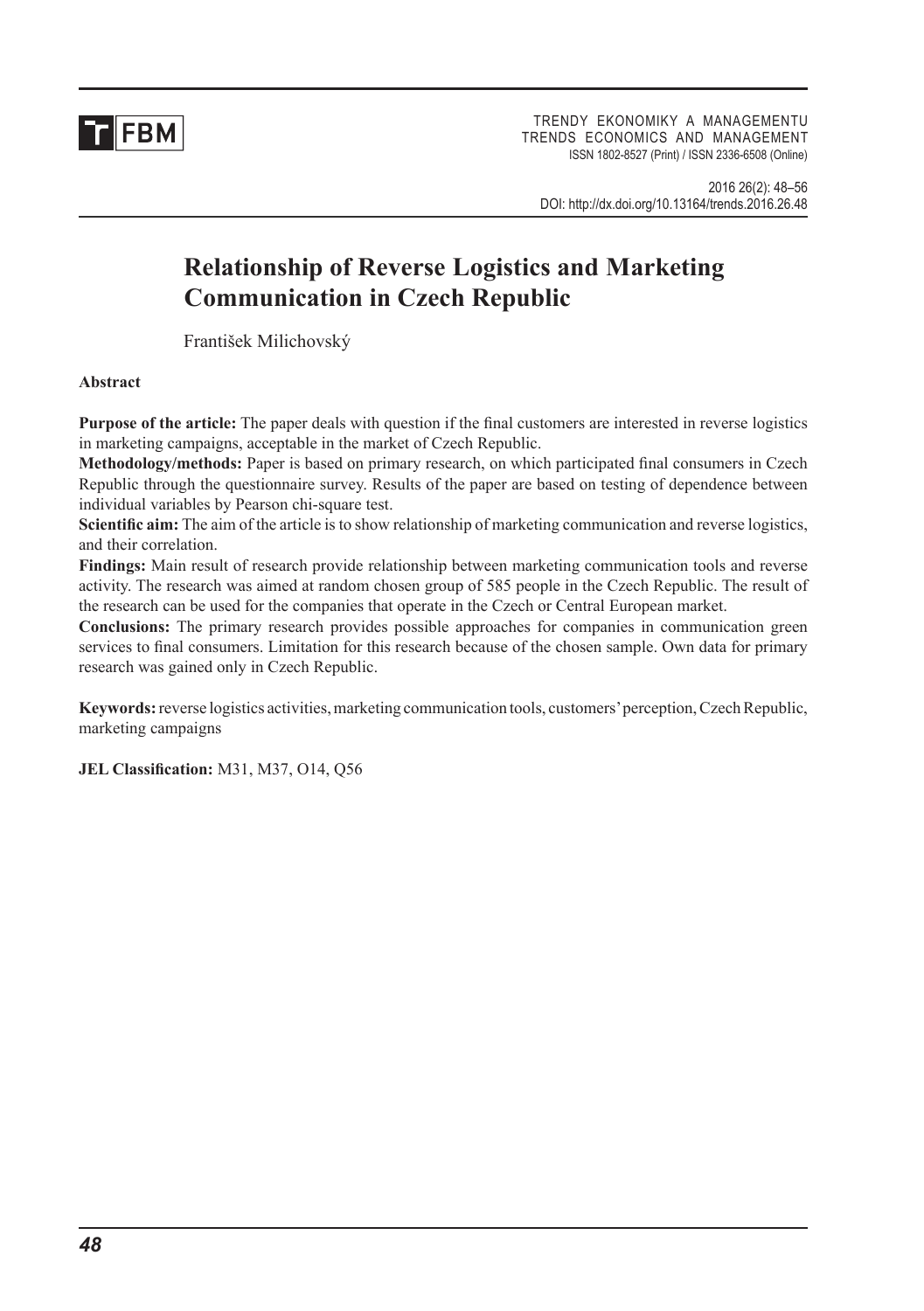### **Introduction**

Economic recession prepares many opportunities for both of companies and customers, because each producer have to improve own production processes, technologies and equipment they use. As a support there is possible to apply model of supply chain. Supply chain has focused on production chain from point of view of logistics, especially on reverse logistics (Guide, Van Wassenhove, 2002) and waste reduction (Lapré *et al.*, 2000; Hornungová, Klímková, 2013) on the way to build competitive market advantage (Pagell, Wu, 2009; Corbett, Klassen, 2006; Dahlstrom, 2011).

Nowadays, there are many pressures on both of households and companies to produce less all kinds of wastes than during previous years. For the companies there are strict conditions for annual amount of waste, especially for industrial companies within "emission allowances". Emissions from industrial production have become one of the biggest waste, which are day-to-day produced. From point of view of households is growing trend of reliability to nature and wide environment (Eurostat, 2015). In comparison of waste production it is obvious that industry is much bigger than households (see Table 1).

For customers there is important to have possibility of additional services in purchasing phase. They are looking for addition services such packaging taking-back, recycling, or re-change products. In regarding to competitive situation in the markets and their globalization status, each seller must remake own production processes, which bring requirements of logistics activities, especially for old products and packaging material. For final customers there is main problem within these activities in physical flow (Altuntas, Tuna, 2013; Holanda, Francisco, 2013).

According to Iannuzzi (2012) households usually purchase products within eco or green labels for fields as follow: (1) home cleaning, (2) laundry, (3) food and beverages, (4) paper products and (5) personal cosmetics products. Electronic devices usually have not green label, but these products have been bought according to actual life style.

#### **1. Theoretical background**

Logistics theory has become more significant in present day because there is necessary to link three corporate fields together. These fields are marketing activities, production management and corporate financing, where logistics provides required flows – such material and product, information and financial. Figure 1 shows that all logistics flows help to allocate every sources, which are important for effective processes (Pernica, 2005; Vincent, 2011).

Logistics has become process by which is distributed product from producer to final customer. From point of view of used material, this process started within raw material. That could be called as typical logistics chain (or supply chain) Main problem in logistics chains is, what to do with waste in production process, used packaging of new products and old products (Govindan *et al.*, 2015).

According to Ferrer, Whybark (2000) there is necessary to use garbage as the way of gaining material sources instead of their stocking or burning (impact on nature environment). Waste problems could be solved by reverse logistics (RL) which requires adequate skills, capabilities, market awareness, and staff with experiences (Giuntini, Gaudette 2003). Reverse logistics (RL) has become important part of marketing activities from logistic point of view. It is usually located in the end of whole marketing loop

|                              | <b>Industry</b>         |          | <b>Households</b> |          |  |
|------------------------------|-------------------------|----------|-------------------|----------|--|
| mineral and solidified waste | 62.14%<br>12 390 223    |          | 18 472            | 0.57%    |  |
| equipment                    | 4 3 4 9 5 8 9           | 21.82%   | 459 022           | 14.20%   |  |
| mixed ordinary waste         | 1 268 104               | 6.36%    | 2 5 3 2 1 4 5     | 78.33%   |  |
| chemical and medical waste   | 837 658                 | 4.20%    | 5 509             | 0.17%    |  |
| common sludge                | 795819                  | 3.99%    | 2 1 6 5           | $0.07\%$ |  |
| animal and vegetal waste     | 229 517                 | 1.15%    | 213 617           | 6.61%    |  |
| recyclable waste             | 67806                   | $0.34\%$ | 1 7 1 2           | 0.05%    |  |
| Total                        |                         | 100.00%  |                   | 100.00%  |  |
|                              | Source: Eurostat, 2015. |          |                   |          |  |

|  | Table 1. Total wastes in Czech Republic according to individual group in 2012 (in tones). |  |
|--|-------------------------------------------------------------------------------------------|--|
|--|-------------------------------------------------------------------------------------------|--|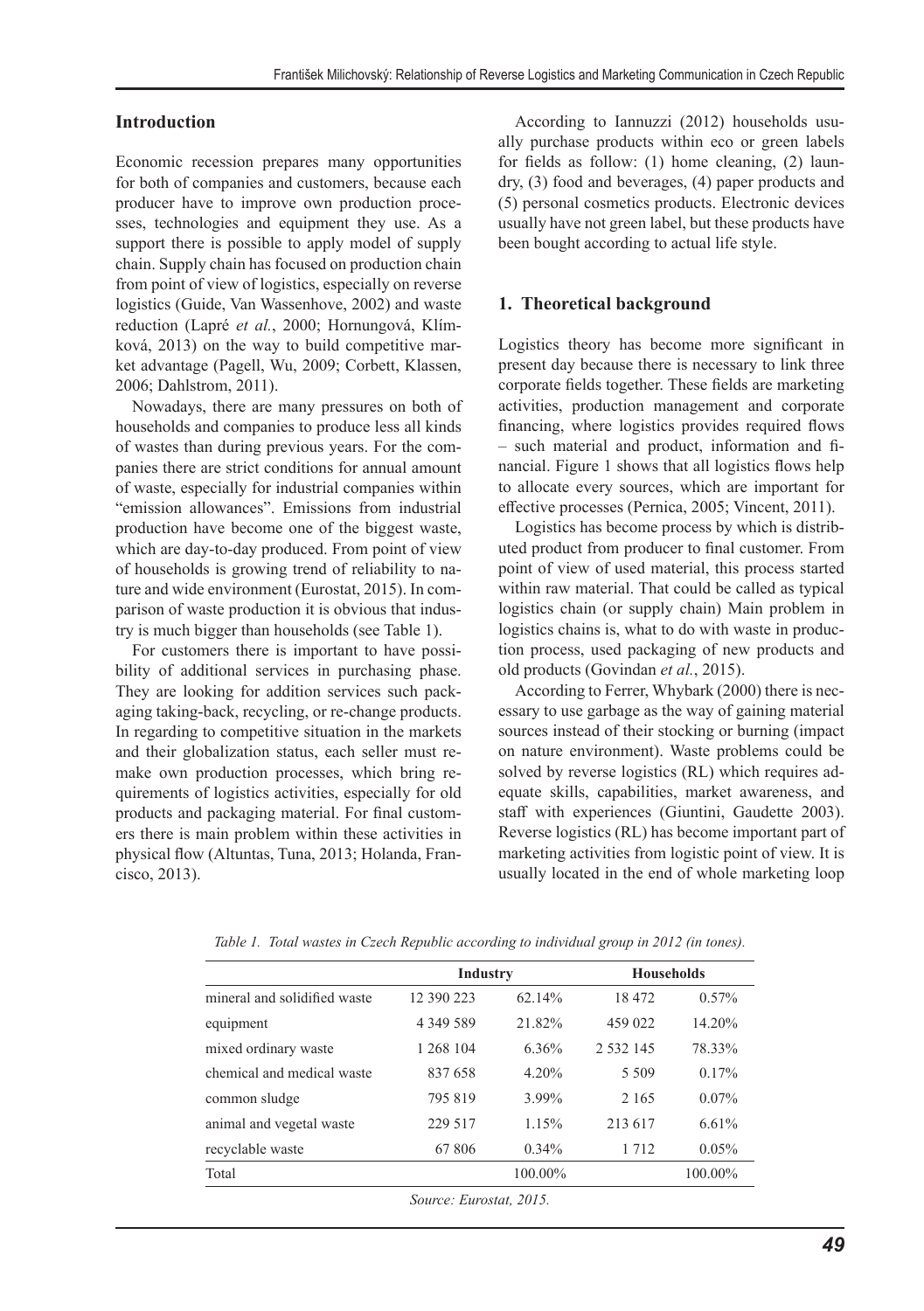

*Figure 1. Logistics concept. Source: Pernica, 2005, p. 33.*

where is after-sale phase defined. RL itself is difficult to describe because of applying individual activities in all phases. RL is process of moving products from place of typical usage for recapturing value or any other disposal (Genchev 2009; Daugherty *et al.*, 2005; Hazen *et al.*, 2014).

There is difficult to define exact list of RL activities. Abdullah, Yaakub (2014) mention main groups of activities which are considered in RL. These groups are: (1) product returns, (2) disposition, (3) green manufacturing, (4) recycle, (5) refurbishing, (6) landfill, (7) salvage, (8) remanufacturing. Similar groups of RL activities are described by Nikolaidis (2013). However, he defines only seven groups in different way: (1) landfilling, (2) recycling, (3) cannibalization, (4) remanufacturing, (5) refurbishing, (6) repairing, (7) direct reuse or resale. Appropriate connection of logistics and marketing should be crucial for company.

Klapalová, Škapa, Krčál (2012) define RL activities according to different reasons of their creation. These reasons depend on the characteristics of used materials. There are three positions:

- 1. Productive reverse flows consist wasters in production, overproduction or offshoots.
- 2. Distributive flows are in processes of transportation and manipulation inside and outside the companies.
- 3. As customers' flows there is possible to accept returned products in the end of life cycle or according to the contract, reclaimed products or products for repair.

Final consumers begin to look forward products with correct production such bio-production or green labelling (Tomek, Vávrová, 2011). According to requirements of green supply-chain management, Hervani *et al.* (2005) define as the most significant RL activities (1) reuse, (2) remanufacturing, (3) recycling. Green corporate activities (e.g. production, marketing) are very important from point of view of sustainability. Green marketing as part of RL is focused on bio-products, low operational costs and products of biodegradable waste (Holanda, Francisco, 2013; Dahlstrom, 2011).

By using information of technology development in marketing campaigns, sellers want to increase own income (especially for electronic products). These products have high influence of innovation cycle (Lebreton, Tuma, 2006; Hsueh, 2011; Khor *et al.*, 2016). Customers still require new products to replace old ones, and they are more interesting in alternative of landfilling. Almost all products need more natural re-sources and energy to make new ones. Electronic devices have become distinguished because of the low life cycle and non-friendly wastes (Gan *et al.*, 2015; Kochan *et al.*, 2016).

RL itself has become part of sustainable industrial marketing because of the necessity of destroying of packaging and the rest of used materials. Main problem could be how these materials would be collected from the customers to applying RL activities. Therefore, there are compare both economic and ecological aspects of possible processing (El Korchi, Miller, 2011; Lee, Lam, 2012).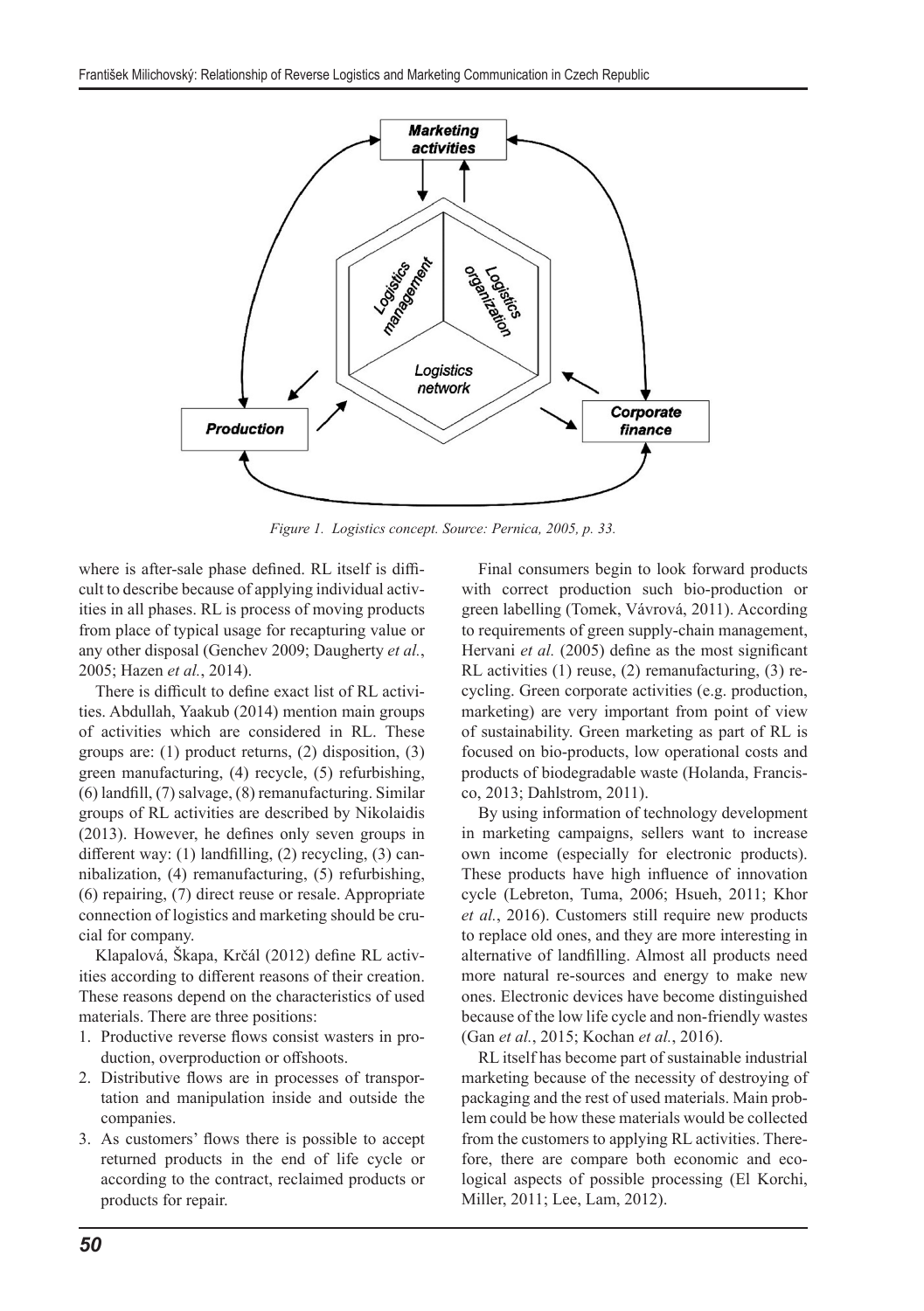As way of making competitiveness, companies must focus on long-time period from marketing perspective. Complex manufacturing process need to be innovated in various ways – improving or changing technology of production, changing used material and others. They need to do production strategy in cooperation marketing strategy (O'Leary-Kelly, Flores, 2002). Present trend for consumer products is Eco-friendly categorization, what means, that the products are dissoluble in nature by common ways. Perception of marketing campaigns includes many differences, especially from demographic point of view.

The reason for this difference could come out mainly from demographic variables (Toppinen *et al.*, 2013): (1) female consumers are more interested in both expressive and functional aspects than males; (2) people with higher income pay more attention to functionalities, ease of use, and quality; (3) people with higher education put less significance to symbolic aspects in purchasing. One of the most important perspectives is gender on which many campaigns focus on (Costa *et al.*, 2001; Rahmani, Lavasani, 2012; He, Wong, 2011; Ambrozová, Pokorný, 2012). All demographic factors impact corporate marketing activities, mainly in connection with launching new products, for which have become defined basic market segments with possible high income.

Using alternative ways of marketing communication, experiential marketing is part of corporate marketing strategy. Smilansky (2009) defined experiential marketing as "a process of identifying, satisfying customer needs and aspirations, profitably, by engaging them through two-way communications that bring brand personalities to life and add value to the target audience". The author added that experiential marketing is an integrated methodology and its marketing campaign is built around one big idea involving two-way communication between the target audience and the brand, therefore creates its core, a live brand experience (Smilansky, 2009).

Internet age gives to marketing communication new way of using to distribute opinions, comments, discussion and other interaction included in blogs and forums. Expected progress is based on development of online channels to have influence on consumers purchase decisions (O'Reilly, Marx, 2011; Procter, Richards, 2002; Ahuja *et al.*, 2007).

Campaigns within implemented experiential campaigns, illustrate interesting crispening in the communication field. The main goal of these marketing campaigns is to increase customer awareness and interest about product and brands. Campaigns which are created with principles of guerrilla marketing, must be diversified between sharp practice to collecting information own marketing communication (Roy, Chattopadhyay, 2009; Milne, Bahl, Rohm, 2008).

Schmitt (1999) and Alkilani, Ling, Abzakh (2013) propose the concept of strategic experiential modules that aims to help the marketers to create alternative types of customer experiences. The experiential modules managed by the experiential marketing include: sensory experiences (sense); affective experiences (feel); creative cognitive experiences (think); physical experiences, behaviours and lifestyles (act) and social-identity experiences that result from relating to a reference group or culture (relate). Schmitt (1999) and Smilansky (2009) add that the purpose of experiential marketing is to create holistically integrated experiences that possess, at the same time, sense, feel, think, act and relate qualities. Lee, Hsiao, Yang (2011) mention that experiential marketing can be related to the customer satisfaction.

# **2. methodology**

The main aim of this paper is to identify level of influence of reverse logistics' activities in connection with marketing communication in Czech business environment. Main hypothesis is that there is dependence between in marketing communication activities and their performance in connection with reverse logistics. Reverse logistics has becomes very important part for decision making process of purchasing.

Sample was created by 1266 consumers that were chosen in random way. There were returned questionnaires from 585 respondents (effectiveness was 46,21%). Own research survey has been executed during 2015.

To process the results of the questionnaire survey were used basic types of descriptive statistics on the selected data set. The data were processed by using the statistical program IBM SPSS Statistics 22, which was subsequently analysed the dependency between the two nominal variables by means of contingency tables and Pearson's chi-squared test.

# **3. Results**

Analysis of descriptive statistics show according to responses provided by respondents that customers are looking mainly for product care such warranty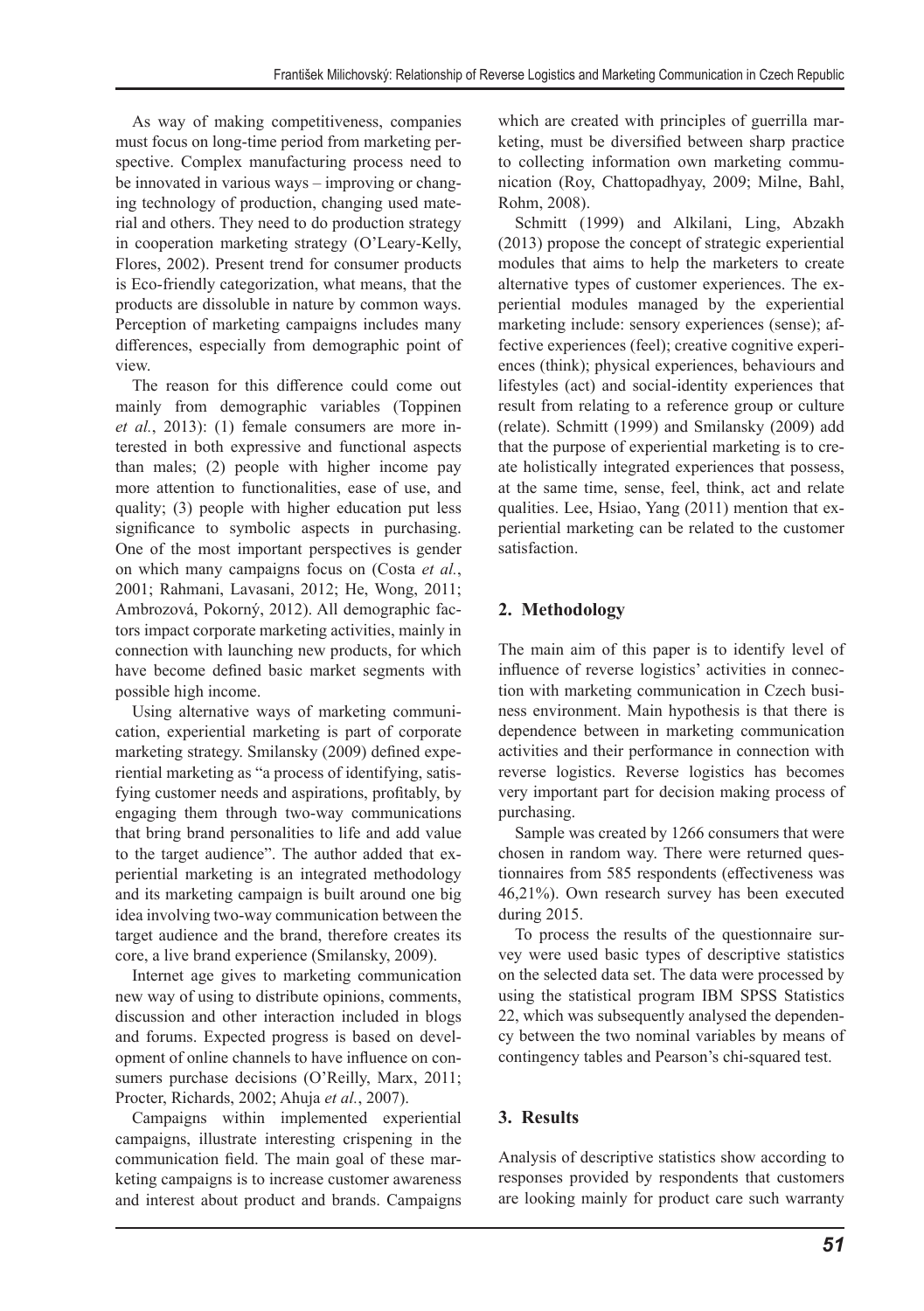and packaging care. Based on the analysis of descriptive statistical characteristics of the sample (Mean, Median, and Values of Variability), conclusions will be presented merely as an explorative result limited by the resultant reliability. The conclusions provide characteristics of the limitations of research and its potential further direction.

The individual responses on dependency of reverse logistics and marketing communication are recorded in pivot table (see Table 2). Pivot table itself provides information, which activity of RL is the most influenced in which marketing communication

tool. Due the aim of the paper, an analysis of dependency of variables was carried out only between performance in marketing field and reverse logistics activities. In order to establish the dependency test, statistical testing using Pearson chi-square test was used.

For purpose of the paper there is necessary to design, what kind of marketing communication tool has impact on customer perception. According to IT development, it is obvious that the most important communication group has become experiential marketing communication.

|                                   |                                                                                           |           |                          |                   |                    | Reverse logistics activities in purchasing |       |              |
|-----------------------------------|-------------------------------------------------------------------------------------------|-----------|--------------------------|-------------------|--------------------|--------------------------------------------|-------|--------------|
|                                   |                                                                                           | Recycling | Forwarding<br>to sellers | purposes<br>Other | Municipal<br>waste | ζq<br>Disposal<br>self help                | Other | <b>Total</b> |
| Promotion message vs product care |                                                                                           | 146       | 38                       | 121               | 227                | 26                                         | 27    | 585          |
| Promotion message vs package care |                                                                                           | 152       | 68                       | 159               | 107                | 56                                         | 32    | 584          |
|                                   | Events at the point of sale                                                               | 48        | 6                        | 48                | 48                 | 6                                          | 5     | 161          |
| <b>Experiential</b>               | <b>Street Marketing</b>                                                                   | 36        | 5                        | 7                 | 12                 | 6                                          | 8     | 74           |
| marketing                         | 5<br>7<br>18<br>Viral marketing<br>12<br>36<br>60<br><b>Events based on play-fullness</b> | 54        | 5                        | 6                 | 95                 |                                            |       |              |
| communication                     |                                                                                           |           |                          |                   | 90                 | 6                                          | 6     | 210          |
|                                   | Guerrilla marketing                                                                       | 5         | 6                        | 5                 | 18                 | 6                                          | 5     | 45           |

*Table 2. Pivot table of reverse logistics activities with promotion message and marketing communication tools.*

*Source: own work.*

|  |  |  | Table 3. Pearson's test of relationships between individual variables (within impact of promotion message). |
|--|--|--|-------------------------------------------------------------------------------------------------------------|
|  |  |  |                                                                                                             |

|                                              | Package care |                            |              | <b>Product care</b>        |
|----------------------------------------------|--------------|----------------------------|--------------|----------------------------|
|                                              | Value        | Asymp. Sig.<br>$(2-sided)$ | <b>Value</b> | Asymp. Sig.<br>$(2-sided)$ |
| Pearson Chi-Square                           | 16.310       | 0.362                      | 22.069       | 0.229                      |
| Likelihood Ratio                             | 17.232       | 0.305                      | 14.830       | 0.674                      |
| Linear-by-Linear Association                 | 0.295        | 0.587                      | 0.122        | 0.727                      |
| Nominal by Nominal / Contingency Coefficient | 0.401        |                            | 0.456        |                            |

*Source: own work.*

*Table 4. Pearson's test of relationships between individual variables (within experiential marketing).*

|                                              | Package care |                            |              | <b>Product care</b>        |
|----------------------------------------------|--------------|----------------------------|--------------|----------------------------|
|                                              | Value        | Asymp. Sig.<br>$(2-sided)$ | <b>Value</b> | Asymp. Sig.<br>$(2-sided)$ |
| Pearson Chi-Square                           | 32.254       | 0.041                      | 15.709       | 0.898                      |
| Likelihood Ratio                             | 34.017       | 0.026                      | 19.643       | 0.717                      |
| Linear-by-Linear Association                 | 3.138        | 0.077                      | 1.870        | 0.171                      |
| Nominal by Nominal / Contingency Coefficient | 0.524        |                            | 0.397        |                            |

*Source: own work.*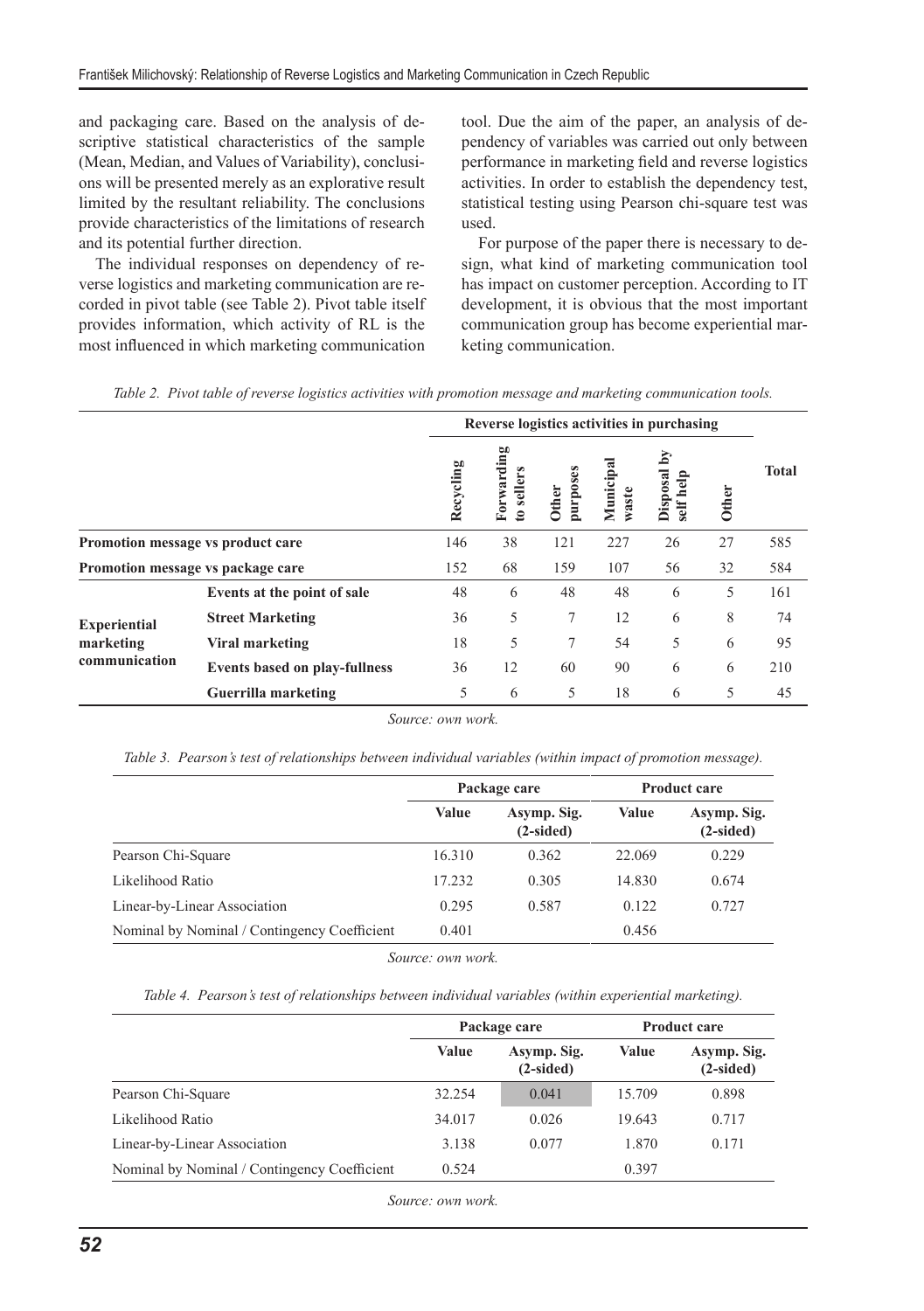According to theoretical background there were designed questions in questionnaire survey. All RL activities are used for both of products and packaging. From point of view of marketing communication campaigns there were chosen these kinds, which have become topical because of the increasing internet tools.

During a further analysis, an analysis of dependency of variables was carried out – influences of RL activities within experiential marketing campaigns and impact of promotion message. In order to establish the dependency test, statistical testing using chi-square test was used.

The results of the dependency test are provided in Table 3 and Table 4 which examines the dependency between reverse logistics and marketing communication. The results of the dependency examination in individual variable categories are depicted in the following results of Pearson's chi-square test.

Maintaining the % reliability of the tests, there were compared the established values with 0.05 level, which represents a 5% reliability level. There was gained only one value, which suits designed limit – dependency between package care and experiential marketing. The established value of alpha was  $\alpha$ =0.041 (less than 0.05), which brings the conclusion that an alternative hypothesis applies – there is a dependency between for the variables experiential marketing and product care.

The rest relations (promotion message and package care; promotion message and product care; experiential marketing and product care) reach values over minimal limits. Therefore, there are not explicit result that there are dependency between them.

#### **4. Discussion**

Observed results showed that there is a relationship between experiential marketing and product care. Subsequently, the degree of such dependency was examined. To that end, the intensity of dependency determined by means of contingency coefficient as per formula (1) was used.

$$
C_p = \sqrt{\frac{\chi_p^2}{\chi_p^2 + n}},\tag{1}
$$

where:

*C<sub>p</sub>* is contingency coefficient, *n* represents number of cases, v-bar equals the average variance,  $\chi_p^2$  is Pearson's chi square test.

The intensity of dependency ranges between <0; 1>. That means that the higher the absolute value, the greater the intensity of dependency. The value 0.524 means that the intensity inclines to be rather strong.

Respondents used scale from 0 as the lowest to 10 as the highest value. Final customers are mostly influenced throughout the sales promotion as representative of traditional communication tools (mean 6,36). From experiential communication tools there could be marked advergaming campaigns such the best one (accepted in 40% of cases). Second communication tool has become events in place of purpose (accepted in 30,6% of cases). Advergaming has become kind of marketing tool, which transfer message to customer and trying to change his/her behaviour (Mráček, Mucha, 2011).

From point of view of individual RL activities final customers produce mainly municipal waste instead of reusing or recycling (43,53% of all RL activities). Recycling process has been reached second place within (28,24%).

#### **5. conclusions**

Because of the source rarity there is necessary to find another material source. From point of view of new materials there exist only two ways: (1) developing new materials, or (2) reusing. Reusing of wasted material or old products has become important field in each production company. Present final consumers change own minds and focus on recycling and reusing activities (Holanda, Francisco, 2013).

It is obvious that main problem is to refer about RL to final consumers and offer to them the possibility for returning of products, wastes or packages. Therefore, tools of marketing communication represent key corporate field to realize. Key aim of each company is to move own customers to highest customer's levels (partner, advocate) because of the biggest added value. There is growing trend of customers, which are interested in RL activities. Another reason for this trend could be increasing amount of garbage, produced by households and of course by companies, within higher significance in product/ service offer (Ferrer, Whybark, 2000).

If customers could purchase new product with additional service of reverse activities, they would like to be satisfied. Therefore, they look forward these reverse activities. Unfortunately, companies have to insert to own offer these services (Hazen *et al.*, 2014; Bellingkrodt, Wallenburg, 2015).

The main objective of the article is to identify connection between RL activity and marketing communication tools with relevant impact on customer's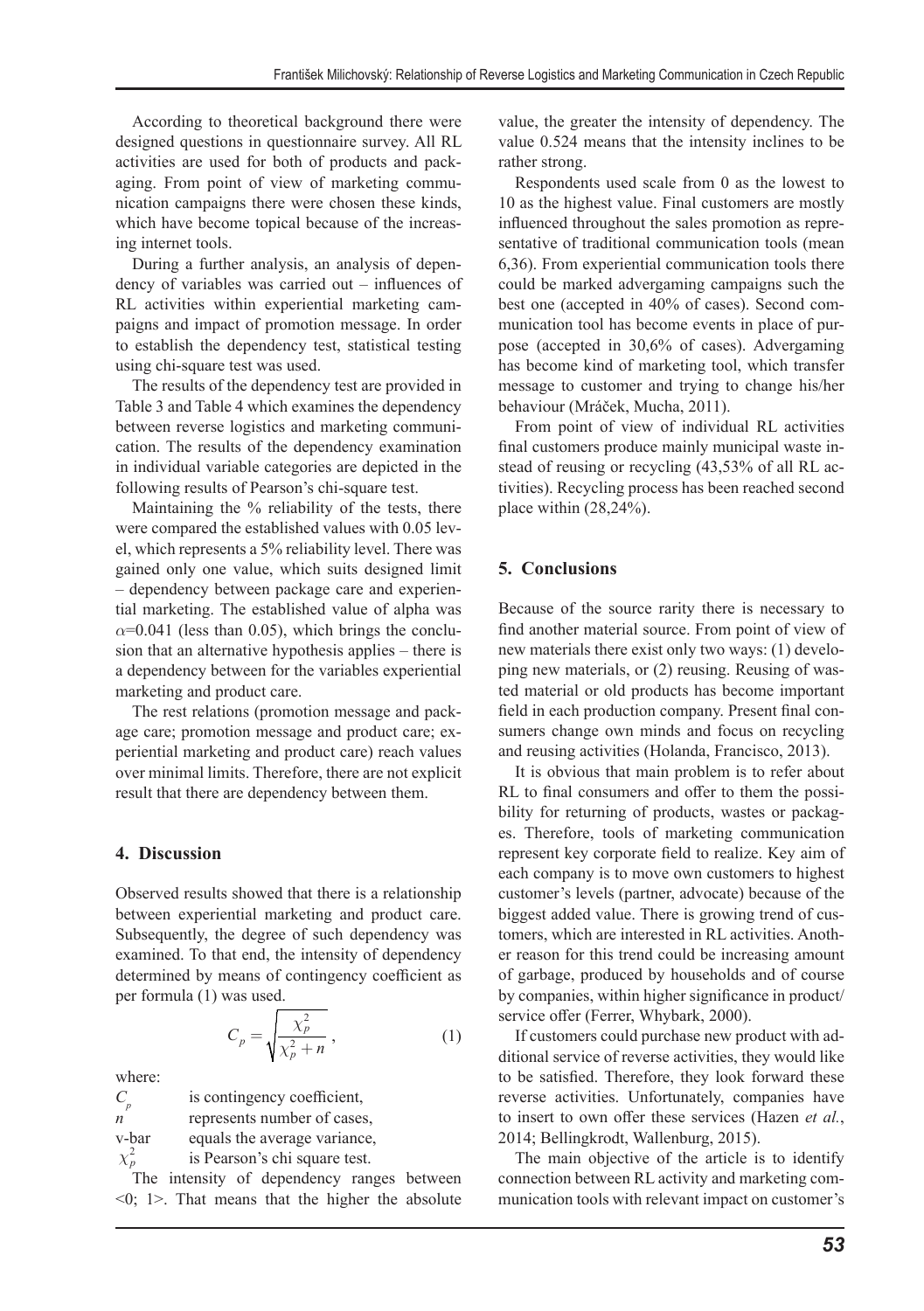decision making process. This connection was found between experiential marketing tools and package care with the data, gained from primary research. According the results of Pearson's chi-square test, there is conclusion that exist dependence between experiential marketing and package care (value

## **References**

Abdullah, N. H. N., Yaakub, S. (2014). Reverse Logistics: Pressure for Adoption and the Impact on Firm's Performance. *International Journal of Business and Society*, 15(1), pp. 151–170.

Ahuja, R. D., Michels, T. A., Walker, M. M., Weissbuch, M. (2007). Teen perceptions of disclosure in buzz marketing. *Journal of Consumer Marketing*, 24(3), pp. 151–159. DOI: 10.1108/07363760710746157.

Alkilani, K., Ling, K. C., Abzakh, A. A. (2013). The Impact of Experiential Marketing and Customer Satisfaction on Customer Commitment in the World of Social Networks. *Asian Social Science*, 9(1), pp. 262–270. DOI: 10.5539/ ass.v9n1p262.

Altuntas, C., Tuna, O. (2013). Greening Logistics Centers: The Evolution of Industrial Buying Criteria Towards Green. *The Asian Journal of Shipping and Logistics*, 29(1), pp. 59–80.

Ambrozová, E., Pokorný, V. (2012). Ke změnám v myšlení lidí v lidských systémech z hlediska managementu. *Scientia & Societas*, 8(3), pp. 139–152.

Barkley, C. L., Gabriel, K. I. (2007). Sex Differences in Cue Perception in a Visual Scene: Investigation of Cue Type. *Behav Neuroscience*, 121(2), pp. 291–330.

Bellingkrodt, S., Wallenburg, C. M. (2015). The role of customer relations for innovativeness and customer satisfaction. *The International Journal of Logistics Management*, 26(2), pp. 254–274. DOI: 10.1108/IJLM-06- 2012-0038.

Corbett, C., Klassen, R. (2006). Extending the horizons: environmental excellence as key to improving operations. *Manufacturing and Service Operations Management*, 8(1), pp. 5–22.

Costa, P. J., Terracciano, A., McCrae, R. R. (2001). Gender Differences Personality Traits Across Cultures: Robust and Surprising Findings. *Journal of Personality and Social Psychology*, 81(2), pp. 322–331. DOI: 10.1037/0022- 3514.81.2.322.

Dahlstrom, R. (2011). *Green marketing management*. Mason: South-Western Cengage Learning, 235 p.

Daugherty, P. J., Richey, R. G., Genchev, S. E., Chen, H. (2005). Reverse logistics: Superior Performance Through Focused Commitments to Information Technology. *Transportation Research Pert E*, 41, pp. 77–92. DOI: 10.1016/j.tre.2004.04.002.

0,041). Intensity of this dependence is 0,524 which mean that the intensity inclines to be medium. Consumers' perception of realized marketing campaigns should be impacted by gender, possible location, individual habits and social and mental fields (Barkley, Gabriel, 2007; Pavlova, 2009).

El Korchi, A., Miller, D. (2011). Designing a Sustainable Reverse Logistics Channel: The 18 Generic Structures Framework. *Journal of Cleaner Production*, 19(6–7), pp. 588–597. DOI: 10.1016/j.jclepro.2010.11.013.

Eurostat. (2015). *Generation of waste – Czech Republic*. Retrieved from: http://appsso.eurostat.ec.europa.eu/nui/ show.do.

Ferrer, G., Whybark, C. D. (2000). From Garbage to Goods: Successful Remanufacturing Systems and Skills. *Business Horizons*, 43(6), pp. 55–64.

Gan, S. S., Pujawan, I. N., Suparno, Widodo, B. (2015). Pricing Decision Model for New and Remanufactured Short-life Cycle Products with Time-dependent Demand. *Operation Research Perspectives*, 2, pp. 1–12. DOI: 10.1016/j.orp.2014.11.001.

Genchev, S. E. (2009). Reverse Logistics Program Design: A Company Study. *Business Horizons*, 52(3), pp. 139–148. DOI: 10.1016/j.bushor.2008.09.005.

Giuntini, R., Gaudette, K. (2003). Remanufacturing: The Next Great Opportunity for Boosting US Productivity. *Business Horizons*, 46(6), pp. 41–48. DOI: 10.1016/ S0007-6813(03)00087-9.

Govindan, K., Soleiman, H., Kannan, D. (2015). Reverse Logistics and Closed-Loop Supply Chain: A Comprehensive Review to Explore the Future. *European Journal of Operational Research*, 240(3), pp. 603–626. DOI: 10.1016/j.ejor.2014.07.012.

Guide, V., Van Wassenhove, L. N. (2002). The reverse supply chain. *Harvard Business Review*, 80(2), pp. 25–26. Hazen, B. T., Huscroft, J., Hall, D. J., Hanna, J. B. (2014). Reverse logistics information system success and the effect of motivation. *International Journal of Physical Distribution & Logistics Management*, 44(3), pp. 201–220. DOI: 10.1108/IJPDLM-11-2012-0329.

He, W.-J., Wong, W.-C. (2011). Gender Differences in Creative Thinking Revisited: Findings from Analysis of Variability. *Personality and Individual Differences*, 51(7), pp. 807–811. DOI: 10.1016/j.paid.2011.06.027.

Hervani, A. A., Helms, M. M., Sarkis, J. (2005). Performance Measurement for Green Supply Chain Management. *Benchmarking: An International Journal*, 12(4), pp. 330–353. DOI: 10.1108/14635770510609015.

Holanda, L. C. M., Francisco, A. C. (2013). Consumer's Perception of the Products Made with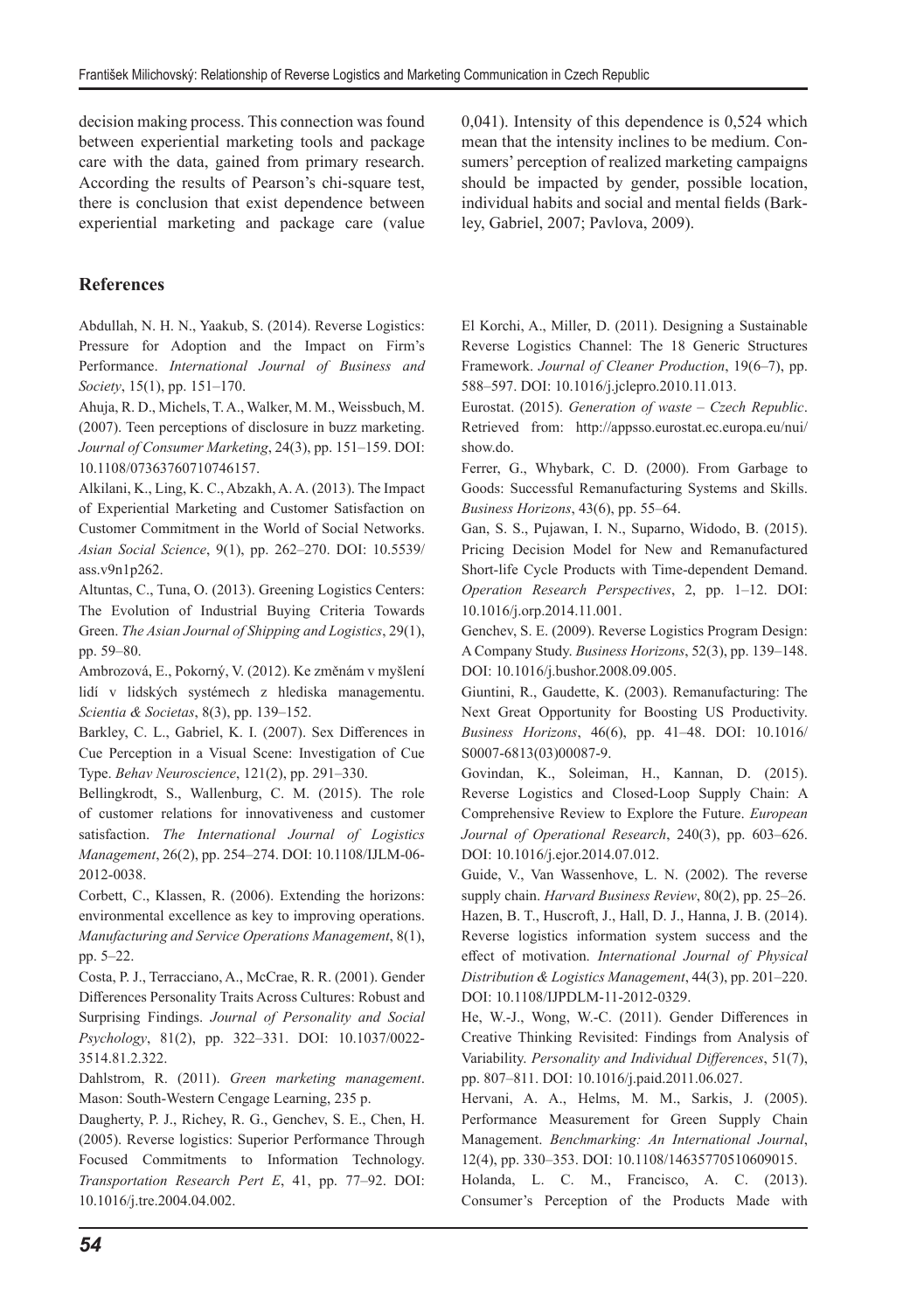Recycled Components: Case Study from the Course of Administration of the Faculty of Campina Grande – FAC. *Espacios*, 34(10), pp. 1–9.

Hornungová, J., Klímková, M. (2013). The Relationship of Environmental and Economic Performance. *Scientia & Societas*, 9(4), pp. 207–217. ISSN 1801-7118.

Hsueh, Ch.-F. (2011). An Inventory Control Model with Consideration of Remanufacturing and Product Life Cycle. *International Journal of Production Economics*, 133(2), pp. 645–652.

Iannuzzi, A. (2012). *Greener products: The making and marketing of sustainable brands*. Boca Raton: CRC Press, 193 p.

Khor, S. K., Udin, Z. M., Ramayah, T., Hazen, B. T. (2016). Reverse logistics in Malaysia: The contingent role of institutional pressure. *International Journal of Production Economics*, 175, pp. 96–108. DOI: 10.1016/j. ijpe.2016.01.020.

Klapalová, A., Škapa, R., Krčál, M. (2012). *Specifikace*  řízení *zpětných toků*. Brno: Masarykova unierzita, 132 p.

Kochan, C. G., Pourreza, S., Tran, H., Prybutok, V. R. (2016). Determinants and logistics of e-waste recycling. *The International Journal of Logistics Management*, 27(1), pp. 52–70. DOI: 10.1108/IJLM-02-2014-0021.

Lapré, M. A., Mukherjee, A. S. Van Wassenhove, L. N. (2000). Behind the learning curve: linking learning activities to waste reduction. *Management Science*, 46(5), pp. 597–611.

Lebreton, B., Tuma, A. (2006). A Quantitative Approach to Assessing the Profitability of Car and Truck Tire Remanufacturing. *International Journal of Production Economics*, 104(2), pp. 639–652. DOI: 10.1016/j. ijpe.2004.11.010.

Lee, C. K. M., Lam, J. S. L. (2012). Managing Reverse Logistics to Enhance Sustainability of Industrial Marketing. *Industrial Marketing Management*, 41(4), pp. 589–598. DOI: 10.1016/j.indmarman.2012.04.006.

Lee, M. S., Hsiao, H. D., Yang, M. F. (2011). The study of the relationships among experiential marketing, service quality, customer satisfaction and customer loyalty. *The International Journal of Organizational Innovation*, 3(2), pp. 353–379.

Milne, G. R., Bahl, S., Rohm, A. (2008). Toward a framework for assessing covert marketing practices. *Journal of Public Policy & Marketing*, 27(1), pp. 57–62. DOI: 10.1509/jppm.27.1.57.

Mráček, P. Mucha, M. (2011). Advergaming: Application of knowledge in the process of the competitive advantage improvement. *Trendy ekonomiky a managementu*, 5(8), pp. 139–147.

Nikolaidis, Y. (2013). *Quality management in Reverse Logistics: A Broad Look on Quality Issues and Their Interaction with Closed-Loop Supply Chain*. London: Springer.

O'Leary-Kelly, S. W., Flores, B. E. (2002). The integration of manufacturing and marketing/ sales decisions: Impact on organizational performance. *Journal of Operational Management*, 20, pp. 221–240.

O'Reilly, K., Marx, S. (2011). How young, technical consumers assess online WOM credibility. *Qualitative Market Research: An International Journal*, 14(4), pp. 330–359. DOI: 10.1108/13522751111163191.

Pagell, M., Wu, Z. (2009). Building a more complete theory of sustainable supply chain management using case studies of 10 exemplars. *Journal of Supply Chain Management*, 45(2), pp. 37–56.

Pavlova, M. (2009). Perception and Understanding of Intentions and Actions: Does Gender Matter? *Neuroscience Letters*, 449(2), pp. 133–136. DOI: 10.1016/j.neulet.2008.10.102.

Pernica, P. (2005). *Logistika: Supply Chain Management*. Praha: Radix.

Procter, J., Richards, M. (2002). Word-of-mouth marketing: beyond pester power. *Young Consumers: Insight and Ideas for Responsible Marketers*, 3(3), pp. 3–11. DOI: 10.1108/17473610210813484.

Rahmani, S., Lavasani, M. G. (2012). Gender Differences in Five Factor Model of Personality and Sensation Seeking. *Procedia – Social and Behavioral Sciences*, 46, pp. 2906– 2911. DOI: 10.1016/j.sbspro.2012.05.587.

Roy, A., Chattopadhyay, S. P. (2009). Stealth marketing as a strategy. *Business Horizons*, 52(1), pp. 69–79. DOI: 10.1016/j.bushor.2009.09.004.

Schmitt, B. (1999). *Experiential Marketing: How to Get Customers to Sense, Feel, Think, Act, Relate to Your Company and Brands*. New York: The Free Press.

Smilansky, S. (2009). *Experiential marketing: A practical guide to interactive brand experiences*. 1st ed. London: Kogan Page.

Toppinen, A., Toivonen, R., Valkeapää, A., Rämö, A-K. (2013). Consumer Perceptions of Environmental and Social Sustainability of Wood Products in the Finnish Market. *Scandinavian Journal of Forest Research*, 28(8), pp. 775–783. DOI: 10.1080/02827581.2013.824021.

Tomek, G., Vávrová, V. (2011). *Marketing: Od myšlenky k realizaci*. 3rd ed. Praha: Professional Publishing.

Vincent, T. (2011). Multicriteria models for justin-time scheduling. *International Journal of Production Research*, 49(11), pp. 3191–3209. DOI: 10.1080/00207541003733783.